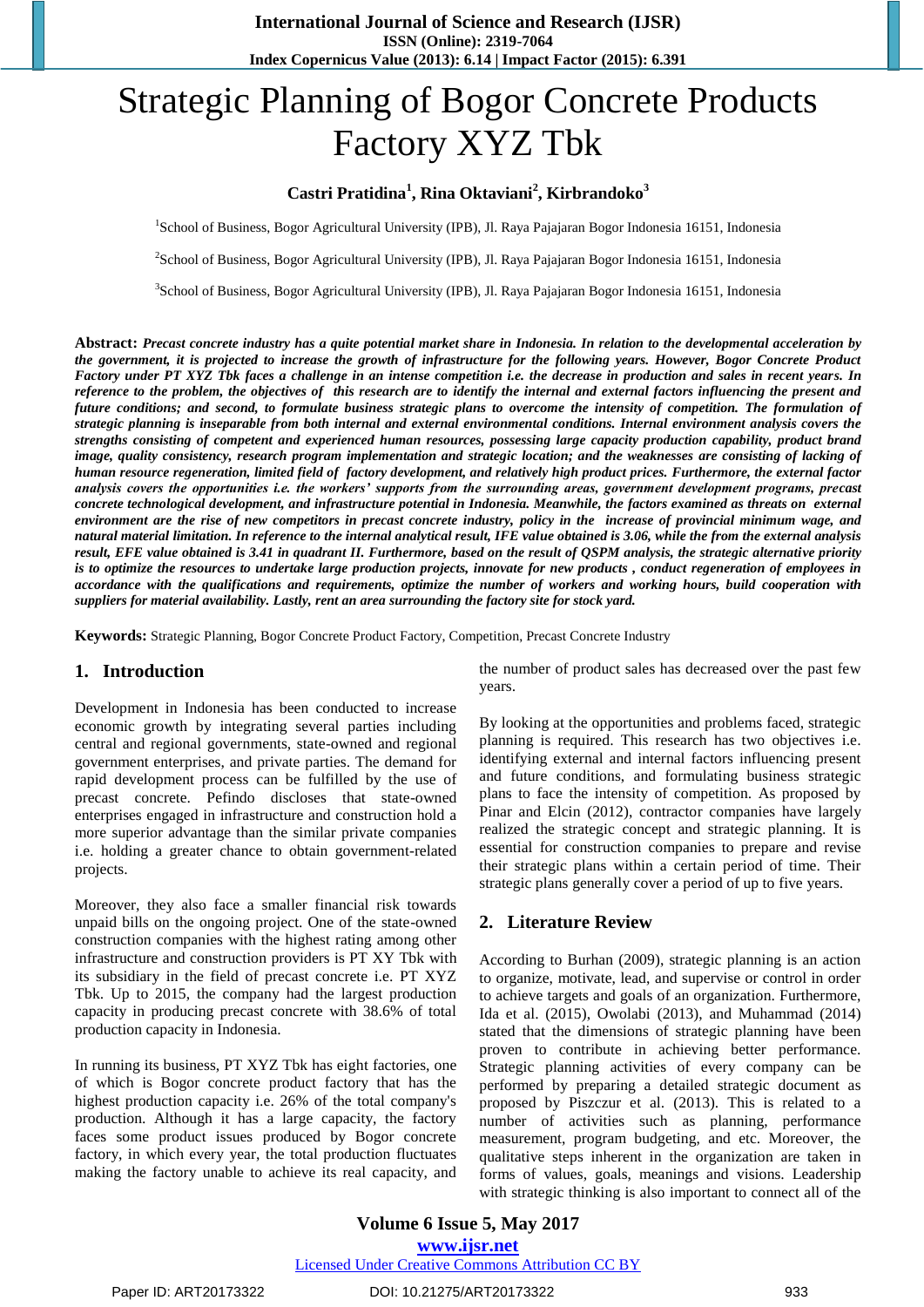organization members to jointly achieve goals in reference to Fairholm (2009).

In business, environmental examination is recorded as one of the important activities in strategic planning. If the business environment has not been analyzed critically, the organization will face difficulty in understanding the internal competencies or business opportunities, which are then utilized to choose which strategy is appropriate to facilitate success, as stated by Robert and Peter (2012). Consequently, according to Adebola (2012), an organization is encouraged to be flexible towards environmental changes and directed to achieve goals and objectives of the organization. Thus, strategic planning can be used to identify the important issues faced by the company as the assistance to overcome issues and reveal the solution, as argued by Ridwan (2012).

Oreski (2012) explains that it is necessary to identify the internal and external factors thoroughly by selecting the prioritized internal and external factors (strategic factors) influencing the future performance of the company. The identification of strength and weakness factors was conducted by using IFE (Internal Factor Evaluation) matrix, while the factors of opportunity and threat were explored through EFE (External Factor Evaluation) matrix.

In reference to the analysis of IFE and EFE, alternative strategy is proposed by using SWOT matrix. SWOT analysis, according to Rangkuti (2008), is a tool in strategic planning to determine alternative strategies. Lastly, as proposed by David (2006), an analysis of Quantitative Strategic Planning Matrix (QSPM) is a tool to determine the best strategy out of several strategic alternatives that have been analyzed by internal and external analyses on SWOT matrix

# **3. Methods**

# **3.1 Data Type and Source**

The data utilized in this study were primary and secondary data obtained through FGD, interview, questionnaire and observation. The sampling technique was determined purposively by using purposive sampling, and the selected respondents consisted of Board of Directors and Management Team of Bogor Concrete Product Factory of PT. XYZ Tbk.

The elected respondents were those who have significant contribution to the factory's strategic planning. Meanwhile, the secondary data included the history and general condition of the organization, company's missions and visions, and internal structure. The study was conducted in three months i.e. starting from July to October 2016.

## **3.2. Methodology**

The techniques of data processing and analysis used in this study included qualitative and quantitative methods. Descriptive analysis, as the qualitative method, is utilized to exemplify events on the data being analyzed. Moreover, the utilized methods are explained as follow:

- 1) Assessment Analysis on External and Internal Factors
- 2) The assessment analysis of internal and external factors was conducted through forum group discussion (FGD) with the management team of Bogor concrete product factory. The internal factor analysis contains the analysis of strengths and weaknesses, whereas the external factor analysis contains the opportunities and threats (David 2006). In addition to the use of FGD in the analysis, the data were also obtained through the company's annual report along with the secondary data obtained from Bogor concrete product factory.
- 3) Weighting of Internal and External Factors (IFE & EFE)

The IE matrix analysis was conducted to combine both internal and external analyses. The internal and external factors were compared using paired/pairwise comparison method. Comparison was performed using the scales of 1-3 with the notes as follow:

Score  $1 =$  If the horizontal determinant variable is less important than the vertical determinant variable.

Score  $2 =$  If the horizontal determinant variable is as important as the vertical determinant variable.

Score  $3 =$  If the horizontal determinant variable is more important than the vertical determinant variable.

Source (Kinnear and Taylor, 1991)

The results of this questionnaire analysis were used to determine the internal and external strategic issues influencing the dominant performance of the company.

## **1. SWOT Matrix Analysis**

SWOT analysis is used to thoroughly identify the internal (strengths and weaknesses) and external (opportunities and threats) environments. In reference to these two environmental factor analyses, strategic factors are obtained and included in SWOT matrix (Table 3); thus, matching is conducted to create alternative strategies. Source: Kuncoro 2005

# **2. IE Analysis**

Analysis of IE matrix aims to combine internal and external analyses, with the following steps:

- a) Identifying external and internal factors
- b) Evaluating based on the importance level through scoring technique and average scores
- c) Providing score and determine the position on the matrix
- d) Providing alternative strategies based on IE matrix (David 2006)

## **3. Quantitative Strategic Planning Matrix (QSPM)**

QSPM analysis is a tool to determine the best and prioritized strategies to undertake (David 2006). In this research, the strategy option from the management team of Bogor concrete product factory is based on the attractiveness value of each alternative strategy; with the following stages: listing internal and external factors, evaluating each internal and external factor, writing down all alternative strategies on the top line, determining the Attractiveness Score/AS on each alternative strategy, calculating total attractiveness score/TAS), and calculating the total value of attractiveness of each alternative strategy.

# **Volume 6 Issue 5, May 2017 www.ijsr.net**

## Licensed Under Creative Commons Attribution CC BY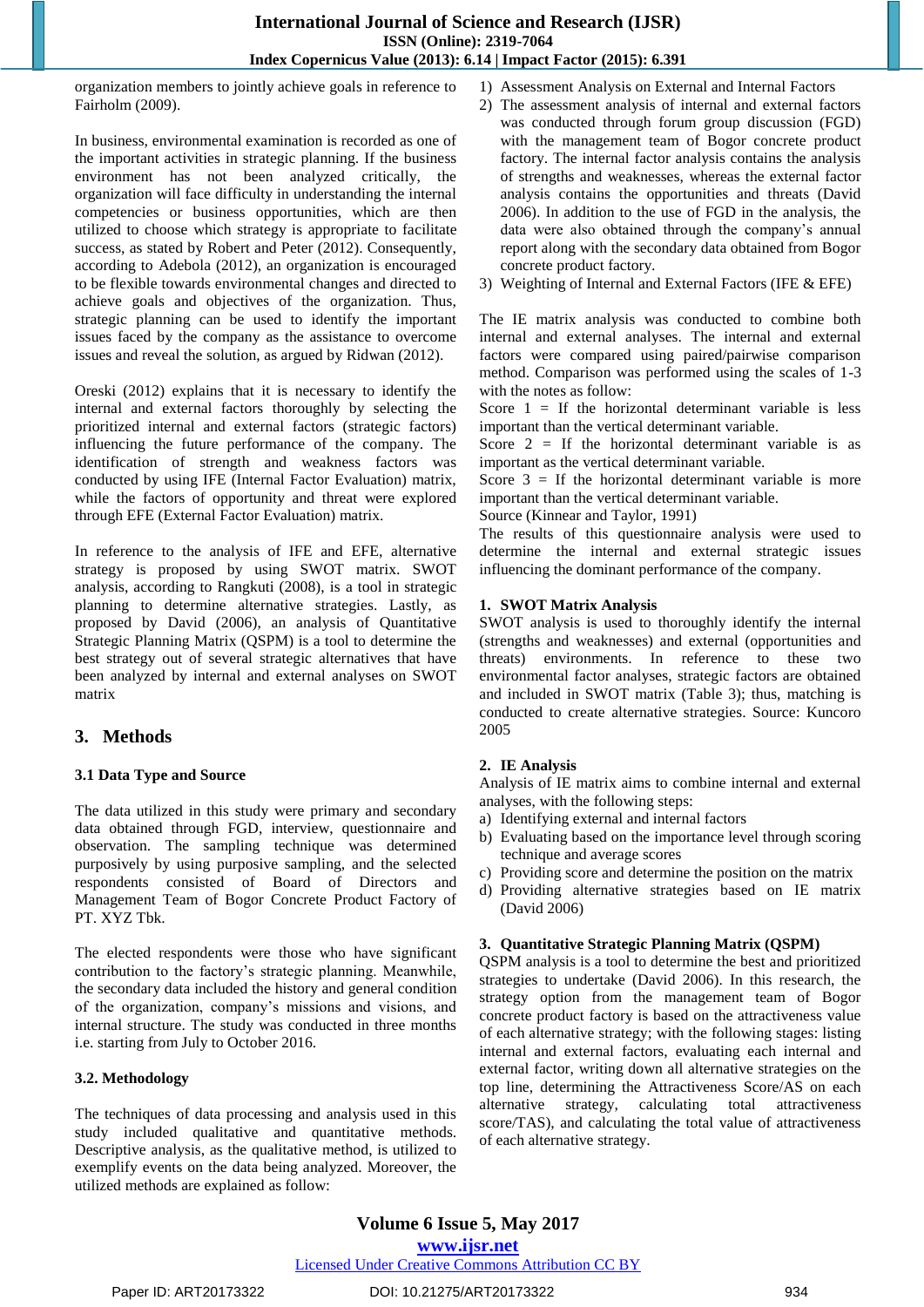# **4. Result**

## **4.1 Internal Factor Analysis**

Internal environmental analysis is the identification of strategic factors sourced from Bogor concrete product factory which influences the performance, and this is useful to provide an assessment of present conditions. The strength with the highest score is the quality consistency of 0.54. Quality consistency is the dominant force as Bogor concrete product factory has had experience for about 30 years in precast concrete production.

Thus, the implementation of production in the factory utilizes ISO and SOP standards in order to achieve maximum outcome. In Bogor concrete product factory, each product is undergone quality testing of concrete by sampling the product to maintain its quality. Furthermore, the weakness with the highest score is the lack of human resource regeneration reaching up to 0.20.

This issue occurs as there are a number of senior employees recruited despite having entered retirement age due to the consideration of inability of the younger generation. New employees are not prepared to follow the development of the business environment. The factory has difficulty in finding new employees with the ability to adapt to the type and work environment. By 2016, 13 skilled employees entered the retirement period.

This condition can be overcome by new recruitment as regeneration process adjusted to job position by considering the education background, experience and work expertise. In general, the internal factor analysis consisting of strength and weakness obtained a score of 3.06 (See Table 1).

| No             | <b>Internal Factors</b>          | Weight Score |                | Weighted |
|----------------|----------------------------------|--------------|----------------|----------|
|                |                                  |              |                | Scores   |
|                | Strengths                        |              |                |          |
| $\mathbf{1}$   | Competent and experienced        |              |                |          |
|                | human resources (S1)             | 0.12         | 4              | 0.48     |
| $\overline{c}$ | Production Capability with large | 0.13         | 3              | 0.38     |
|                | capacity (S2)                    |              |                |          |
| 3              | Product Brand Image (S3)         | 0.12         | 4              | 0.48     |
| $\overline{4}$ | <b>Quality Consistency</b>       | 0.13         | 4              | 0.54     |
| 5              | <b>Research Program</b>          |              |                |          |
|                | Implementation (S4)              | 0.1          | 4              | 0.41     |
| 6              | Strategic Location (S5)          | 0.09         | 4              | 0.38     |
| Weaknesses     |                                  |              |                |          |
| 1              | Lack of regeneration of human    |              |                |          |
|                | resources (W1)                   | 0.1          | $\overline{c}$ | 0.2      |
| $\overline{2}$ | Limited Field of Factory         |              |                |          |
|                | Development (W2)                 | 0.11         |                | 0.11     |
| 3              | High Product Price (W3)          | 0.1          | 1              | 0.1      |
| IFE            |                                  |              |                | 3.06     |

**Table 1:** IFE Table

# **4.2 External Factor Analysis**

The analysis of external environment included the aspects of opportunities and threats derived from external conditions influencing the factory performance. Meanwhile, the internal factors included opportunities that should be benefited and threats that should be avoided by the factory. The highest

probability is the precast concrete development with a score of 0.50 as the precast concrete is proven to increase productivity and maintain quality consistency. As argued by Tushar (2014), the main advantage of using precast concrete is the rapid development with guaranteed quality. Meanwhile, the threat with the highest score is the rise of new competitors in the precast concrete industry with a score of 0.55. The rapid development of precast concrete industry is inseparable from the excessive precast concrete in the development application. According to Subakti (2012), it relates to the faster project duration compared with casting method on site as the traditional way. In reference to the data obtained from PT XYZ Tbk marketing, in the past 2 years, there has been a number of SOEs opening pre-cast concrete factories since 2015. Along with the vast state-owned enterprises opening similar businesses, new competitors are growing because they market the same products. The calculation result of the external factor analysis has a weighted score of 3.41 (See Table 2).

|  | <b>Table 2: EFE Table</b> |  |
|--|---------------------------|--|
|--|---------------------------|--|

| No             | <b>Internal Factors</b>              | Weight Score |      | Weighted |
|----------------|--------------------------------------|--------------|------|----------|
|                |                                      |              |      | Scores   |
|                | Opportunity                          |              |      |          |
|                | Supports of workers from the         |              |      |          |
|                | surrounding areas (O1)               | 0.11         | 3.00 | 0.33     |
| 2              | Government development programs      |              |      |          |
|                | (02)                                 | 0.12         | 4.00 | 0.49     |
| 3              | Precast concrete development (O3)    | 0.13         | 4.00 | 0.54     |
| 4              | Growth of Indonesia's construction   |              |      |          |
|                | industry (O4)                        | 0.12         | 4.00 | 0.50     |
| Threat         |                                      |              |      |          |
| 1              | The rise of new competitors of the   |              |      |          |
|                | precast concrete industry (T1)       | 0.14         | 4.00 | 0.55     |
| $\overline{2}$ | Policy in the Increase of Provincial |              |      |          |
|                | Minimum Wage (UMP) (T2)              | 0.12         | 4.00 | 0.48     |
| 3              | Material Limitations (T3)            | 0.13         | 4.00 | 0.51     |
|                | <b>EFE</b>                           | 0.88         |      | 3.41     |

## **4.3 IE Analysis**

An IFE value of 3.06 and EFE value of 3.41 were incorporated in the IE matrix, thus placing Bogor concrete product factory in a moderate position (quadrant II) i.e. growing and developing. Strategies that can be implemented are intensive strategy (market penetration, market development, and product development) or integrative strategy (backward, forward and horizontal integrations).



**Figure 1:** Result of IE Matrix

**Volume 6 Issue 5, May 2017 www.ijsr.net**

Licensed Under Creative Commons Attribution CC BY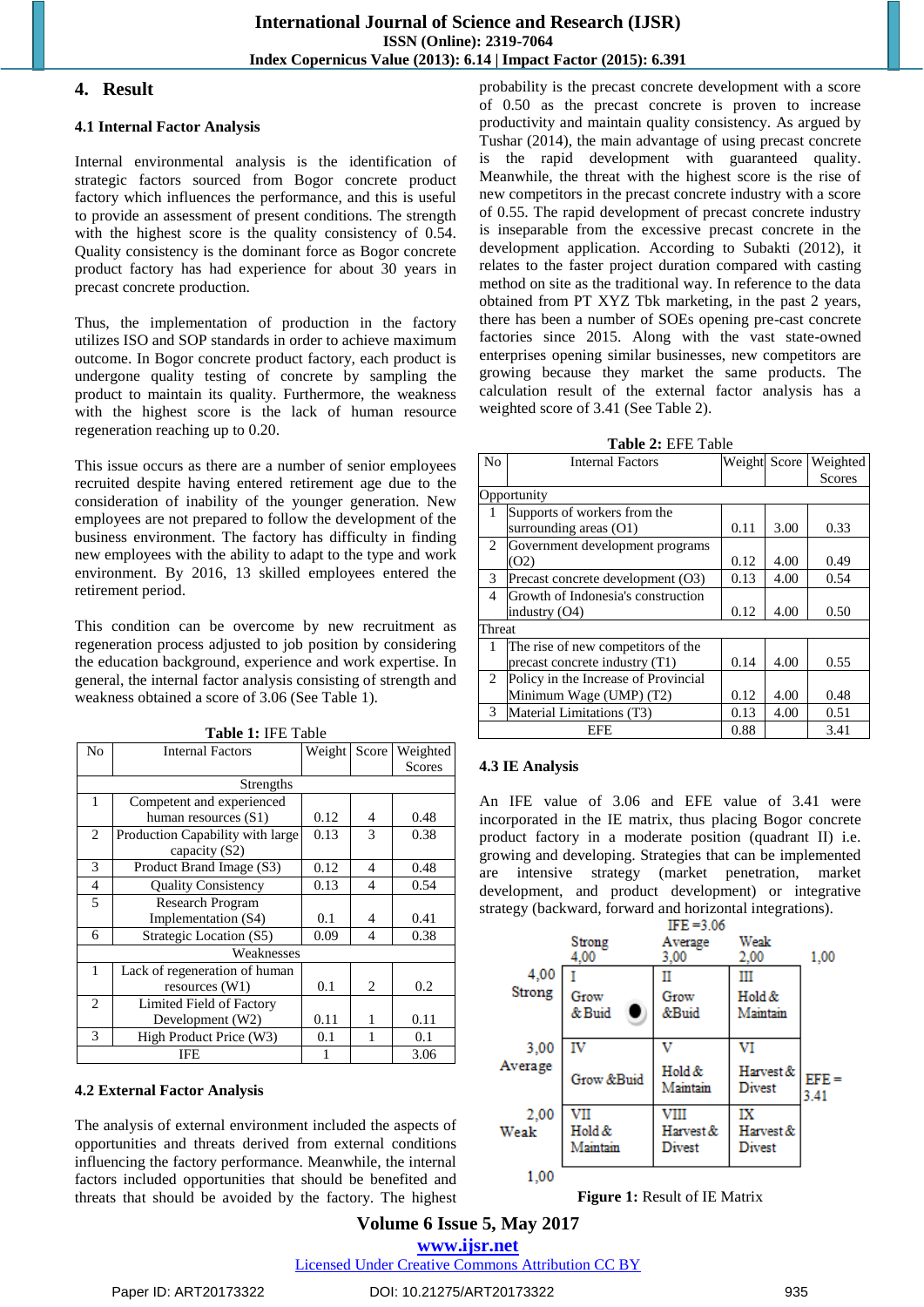## **4.4. SWOT Analysis**

SWOT analysis was utilized to create alternative strategies based on the results of follow-up FGD with Bogor concrete product management team. In following, the analysis result shows several alternative strategies to be implemented by SWOT matrix (See Table 3).

| Table 3: SWOT Matrix Analysis |
|-------------------------------|
|-------------------------------|

| <b>Internal</b>    |                       |                         |  |  |  |
|--------------------|-----------------------|-------------------------|--|--|--|
|                    | Strength (S)          | Weakness (W)            |  |  |  |
|                    | S <sub>1</sub>        | W1                      |  |  |  |
|                    | S <sub>2</sub>        | W <sub>2</sub>          |  |  |  |
|                    | S <sub>3</sub>        | W <sub>3</sub>          |  |  |  |
|                    | S <sub>4</sub>        |                         |  |  |  |
|                    | S <sub>5</sub>        |                         |  |  |  |
|                    | S6                    |                         |  |  |  |
|                    | Note: Information at  | Note: Information at    |  |  |  |
|                    | Table 1.              | Table 1.                |  |  |  |
| <b>Eksternal</b>   |                       |                         |  |  |  |
| <b>Opportunity</b> | <b>Strategy S-O</b>   | <b>Strategy W-O</b>     |  |  |  |
| O <sub>1</sub>     | 1. Optimizing the     | 1. Conducting           |  |  |  |
| O <sub>2</sub>     | resources to          | employee                |  |  |  |
| O <sub>3</sub>     | undertake large       | regeneration<br>suited  |  |  |  |
| $\Omega$ 4         | production project    | to qualifications and   |  |  |  |
| Note:              | (S1, S2, S5, O2,      | requirements            |  |  |  |
| Information at     | O4).                  | (W1, 01)                |  |  |  |
| Table 2.           | 2. Innovating new     | 2. Leasing land an area |  |  |  |
|                    | brand products (S5,   | surrounding<br>the      |  |  |  |
|                    | O(3)                  | factory site for stock  |  |  |  |
|                    |                       | yard (W2,04)            |  |  |  |
| <b>Threat</b>      | <b>Strategy S-T</b>   | <b>Strategy W-T</b>     |  |  |  |
| T1                 | 1. Establishing       | 1. Optimizing<br>the    |  |  |  |
| T <sub>2</sub>     | cooperation with      | number of workers       |  |  |  |
| T <sub>3</sub>     | suppliers to ensure   | and working hours       |  |  |  |
| Note:              | material availability | $(W3, T3)$ .            |  |  |  |
| Information at     | (S2, T4)              |                         |  |  |  |
| Table 2.           |                       |                         |  |  |  |

The analysis result shows several alternative strategies to be implemented by using SWOT matrix as follows:

- 1) Optimizing the resources to undertake large production project (S1, S2, S5, O2, O4). Bogor concrete product factory has the largest production capacity along with competent and experienced human resources enabling it to handle large projects from both private and government sectors with a tight scheduling system. Its capability is also supported by strategic location making it easier for supplier access and product distribution.
- 2) Innovating new brand products (S5, O3) The innovation of Bogor concrete product factory is implemented by adding variations of products; e.g. products for construction and buildings utilized for the wall components of apartments and bathrooms. In addition, the other innovation is conducted through the creation of lighter products.
- 3) Building cooperation with suppliers to ensure the availability of natural materials (S2, T4)

The on-going production process in Bogor concrete product factory is inseparable from the material availability. Consequently, to maintain its availability, the factory shall continue to maintain cooperation with both existing and potential suppliers (vendors) of materials. Mentoring towards the existing workers is also conducted to convey the material qualifications. On

the other hand, new suppliers are also essential as the alternative replacement in condition when the old supplier is unable to provide the material. In the presence of new alternative supplier, the material availability can be ensured.

4) Performing regeneration of employees in accordance with the qualifications and needs (W1, O1)

As employees entering retirement period, Bogor concrete product factory is urged to recruit new employees on the basis of requirements and qualifications of the production process.

5) Leasing land surrounding the factory site for stock yard (W2,04)

An effort to overcome the limitations of areas is to rent an area for the stock yard outside the factory i.e. in Tlajung, around 1 km from the factory. Until recently, the stock yard has still been able to accommodate the products produced. Considering that the precast concrete products in post-production state require storage prior to distribution and installation, Kuo-Chuan and Shu-Shun (2010) state that the factory needs to make production plans in which the planners should arrange the availability of appropriate resources for production, storage, and transportation

6) Optimizing the number of workers and working hours (W3, T3).

One of the components in the production cost is worker i.e. how to anticipate the policy of provincial minimum wage (UMP) by regulating the number and working hours of the workers. As the production time increases, the number of workers and working hours also increases; on contrary, as the production time decreases, the number of workers and working hours also decreases.

## **4.5. QSPM Analysis**

QSPM analysis conducted at Bogor concrete product factory created the primary strategic priority i.e. the strategy of optimizing the resources to undertake large production project with the TAS value of 7.22. This strategy aims to Bogor concrete product factory to get ownership of large production project with qualified human resources.

| Strategy                                      | <b>TAS</b> | Rating |
|-----------------------------------------------|------------|--------|
| Optimizing the resources to undertake large   |            |        |
| production project                            | 7.22       |        |
| Innovating new brand products                 | 6.90       | Н      |
| Performing regeneration of employees in       |            |        |
| accordance with the qualifications and needs  | 6.76       | IV     |
| Leasing land surrounding the factory site for |            |        |
| stock yard                                    | 6.21       | VI     |
| Building cooperation with suppliers to ensure |            |        |
| the availability of natural materials         | 6.63       | V      |
| Optimizing the number of workers and working  |            |        |
| hours                                         | 6.87       |        |

**Table l4:** The Result of Analysis QSPM

# **5. Conclusion**

Based on the results of data analysis, a number of conclusions can be drawn as follow:

# **Volume 6 Issue 5, May 2017**

**www.ijsr.net**

Licensed Under Creative Commons Attribution CC BY